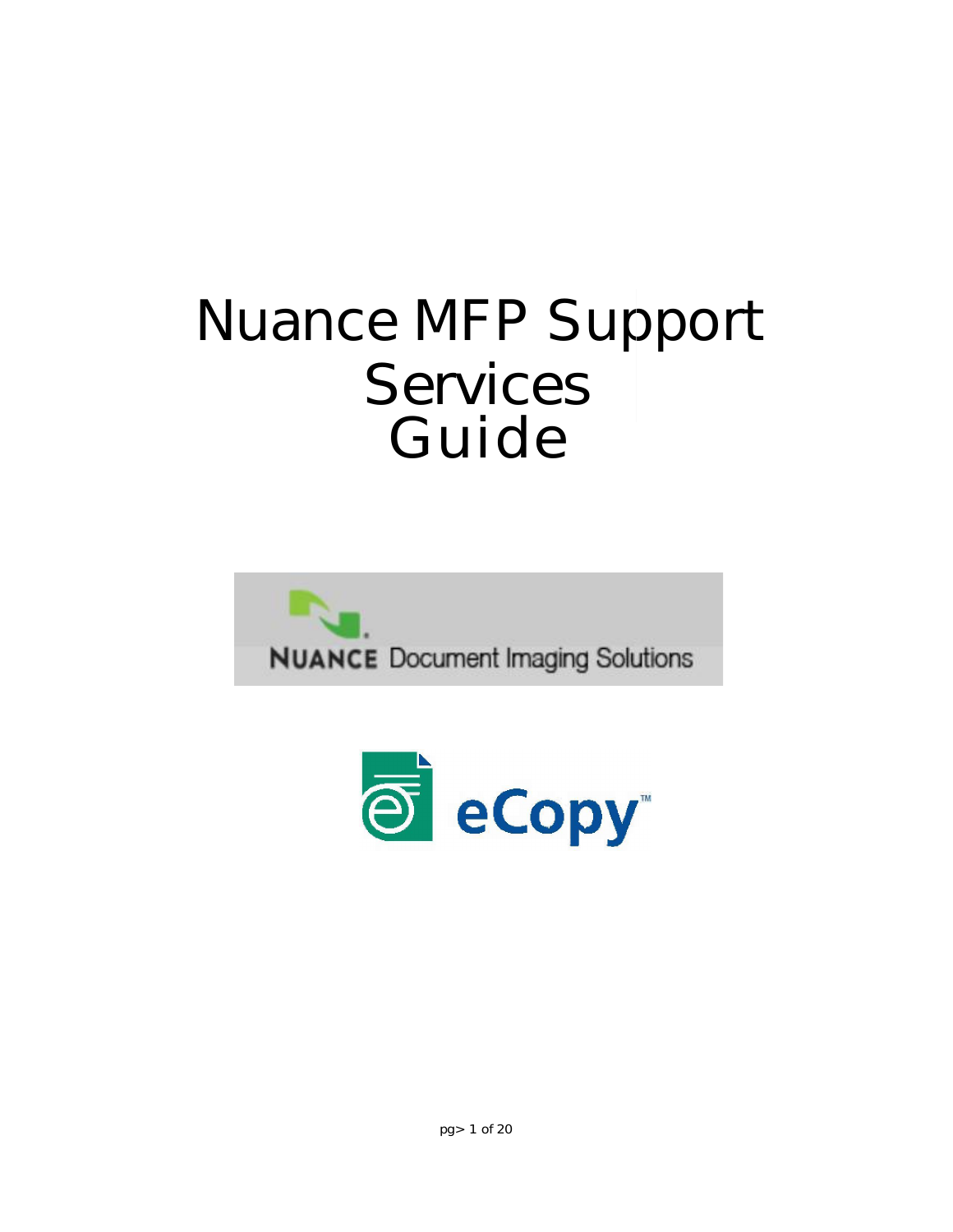### **Foreword**

### **Services**

Welcome to Nuance / eCopy.

The goal of this guide is to provide information about the services offered by Nuance's / eCopy's Customer Support Services, Educational Services, and Professional Services groups. Many of these services are complimentary to those offered by Nuance sales partners. It will help you determine where to find technical assistance and how to resolve any questions or problems you encounter.

A key part of our services delivery mechanism is the *Ask eCopy* system. It provides webbased access to a knowledgebase where you can find a wide range of eCopy product related documents, such as: product specifications, product installation instructions, technical tips, how-to guides. If you are unable to find a resolution to your question in the knowledgebase, the *Ask eCopy* on-line ticket tracking system will allow you to send details of your situation. *Ask eCopy* will route the ticket to the appropriate Nuance or partner organization for action. You will be able to track progress of your tickets via the same interface. Also, tickets are not limited to traditional technical support issues; you can also submit requests for product enhancements, billing questions, etc.

We will publish on-going updates to this guide to keep you up-to-date on the services offered by the Nuance services groups. You can obtain the current version of the Customer Guide to Support Services from our technical support web site at <www.askecopy.com> or by subscribing to the associate knowledgebase document in *Ask eCopy*.

We also request that you provide us input on your experiences with our services groups. And we always welcome ideas on ways to improve the products and services. Please use the *Ask eCopy* interface to send your comments and suggestions. A member of our management team will contact you to discuss your issue or suggestion.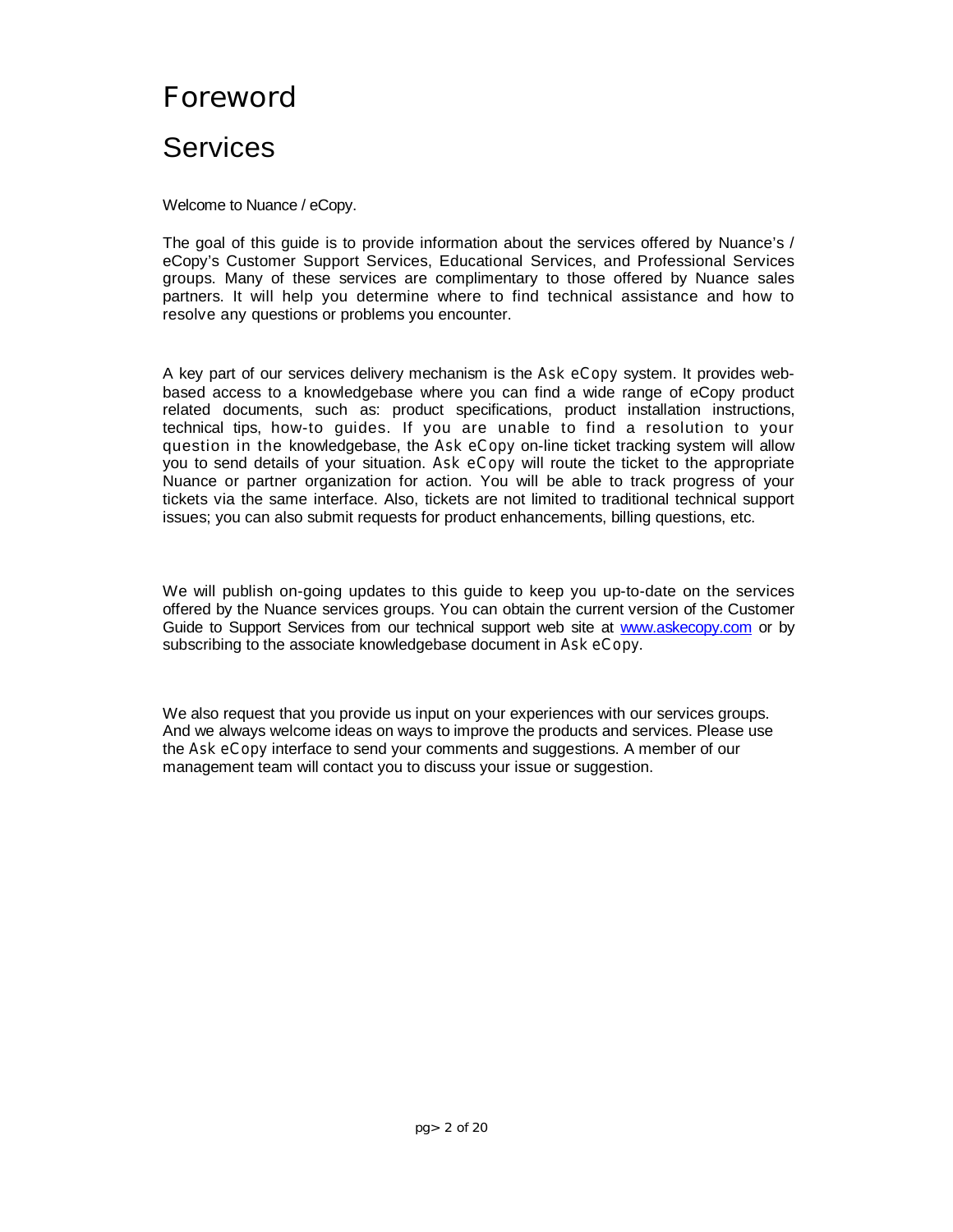## **Contents**

| Working with Nuance Support (MFP/Desktop imaging products) 10 |  |
|---------------------------------------------------------------|--|
|                                                               |  |
|                                                               |  |
|                                                               |  |
|                                                               |  |
|                                                               |  |
|                                                               |  |
|                                                               |  |
|                                                               |  |
|                                                               |  |
|                                                               |  |
|                                                               |  |
|                                                               |  |
|                                                               |  |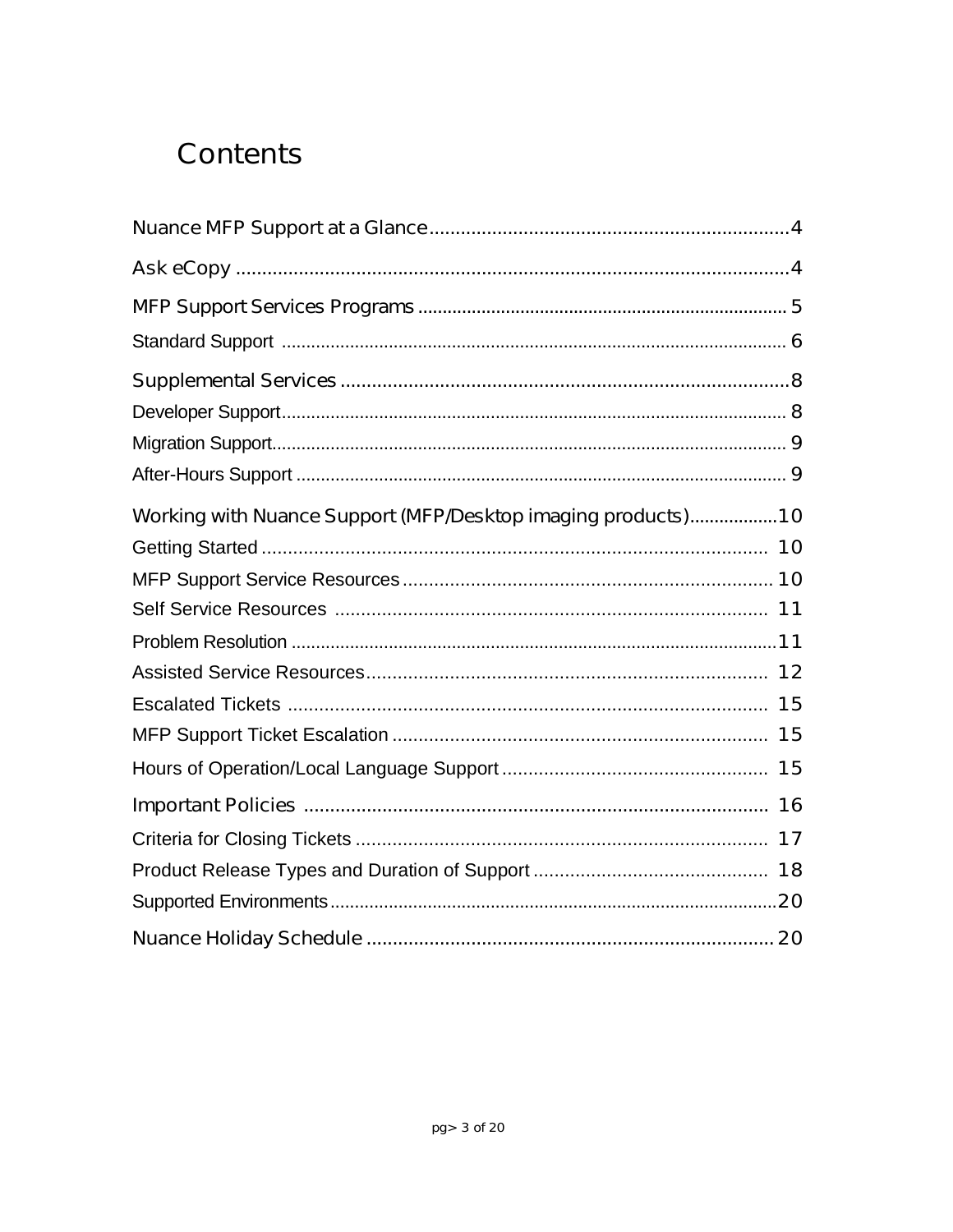### **Nuance Support at a Glance**

Nuance offers a range of support programs that allow you to tailor a package to meet your individual business needs. These programs and services are described in this guide.

This guide focuses on Customer Support offerings (technical and administrative), but also includes descriptions of education and consulting services. Contact information is provided in these sections and as part of the contacts lists found later in this guide.

This guide is intended for use by both the end user community and the Nuance sales and distribution partners.

### *Ask eCopy*

The *Ask eCopy* system is the main delivery vehicle for Nuance support services for eCopy products.

The *Ask eCopy* system is a Web-based Customer Relationship Management (CRM) system built around a robust knowledge management system. The system includes an integrated ticket (case) tracking system.

End users and can use the self-help features of the knowledgebase on a 24 x7 basis, 365 days of the year. Anyone that has purchased or has an evaluation copy of eCopy software will have access to the knowledgebase.

There are multiple interfaces to the *Ask eCopy* system, each tailored to specific tasks:

| <b>Section</b><br>icon | <b>Section</b>                                                        | <b>Description</b>                                                                                                              |  |
|------------------------|-----------------------------------------------------------------------|---------------------------------------------------------------------------------------------------------------------------------|--|
|                        | <b>Customer Support</b>                                               | Product Licensing, Registration, Activation, and other<br>non-technical issues                                                  |  |
|                        | <b>Technical Support for</b><br>ShareScan products                    | How to guides, problem resolution guidance,<br>configuration checklists, etc. for all eCopy ShareScan <sup>®</sup><br>platforms |  |
|                        | <b>Technical Support for</b><br>eCopy PaperWorks<br>and eCopy Desktop | How to guides, problem resolution guidance,<br>configuration checklists, etc. for eCopy PaperWorks"<br>and Desktop" software    |  |
|                        | <b>RMA Processing</b>                                                 | To request replacement parts for failed hardware<br>components covered under an eCopy warranty<br>program                       |  |
|                        | Enhancement<br><b>Requests</b>                                        | To provide product feedback and requests for<br>functionality in future products                                                |  |

*Full details on using the Ask eCopy system can be found in the Ask eCopy Primer, Answer ID #295 in the knowledgebase.* <http://www.askecopy.com>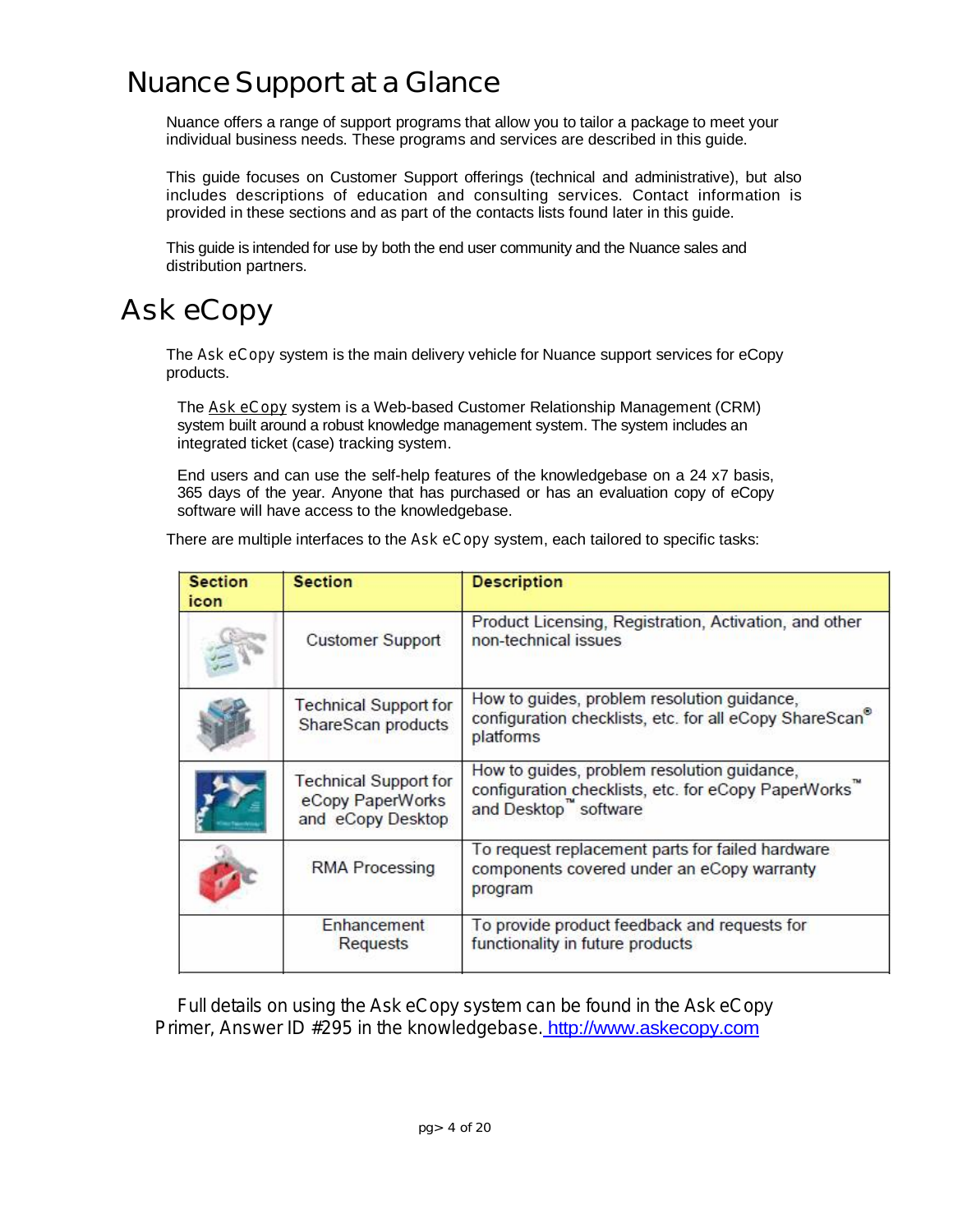# **MFP Support Services Programs**

This section contains descriptions and important details regarding Nuance Customer Support Services programs. If you have questions regarding these programs, please contact your Nuance Sales Manager, Nuance Technical Consultant, or 'Open a Ticket'in the *Ask eCopy* system.

Participation in most programs is contingent upon the customer/end user having registered their products within the Product Registration site at <www.ecopy.com/registration> and having a currently effective eCopy/Nuance Maintenance and Services (M&S) Agreement for their products.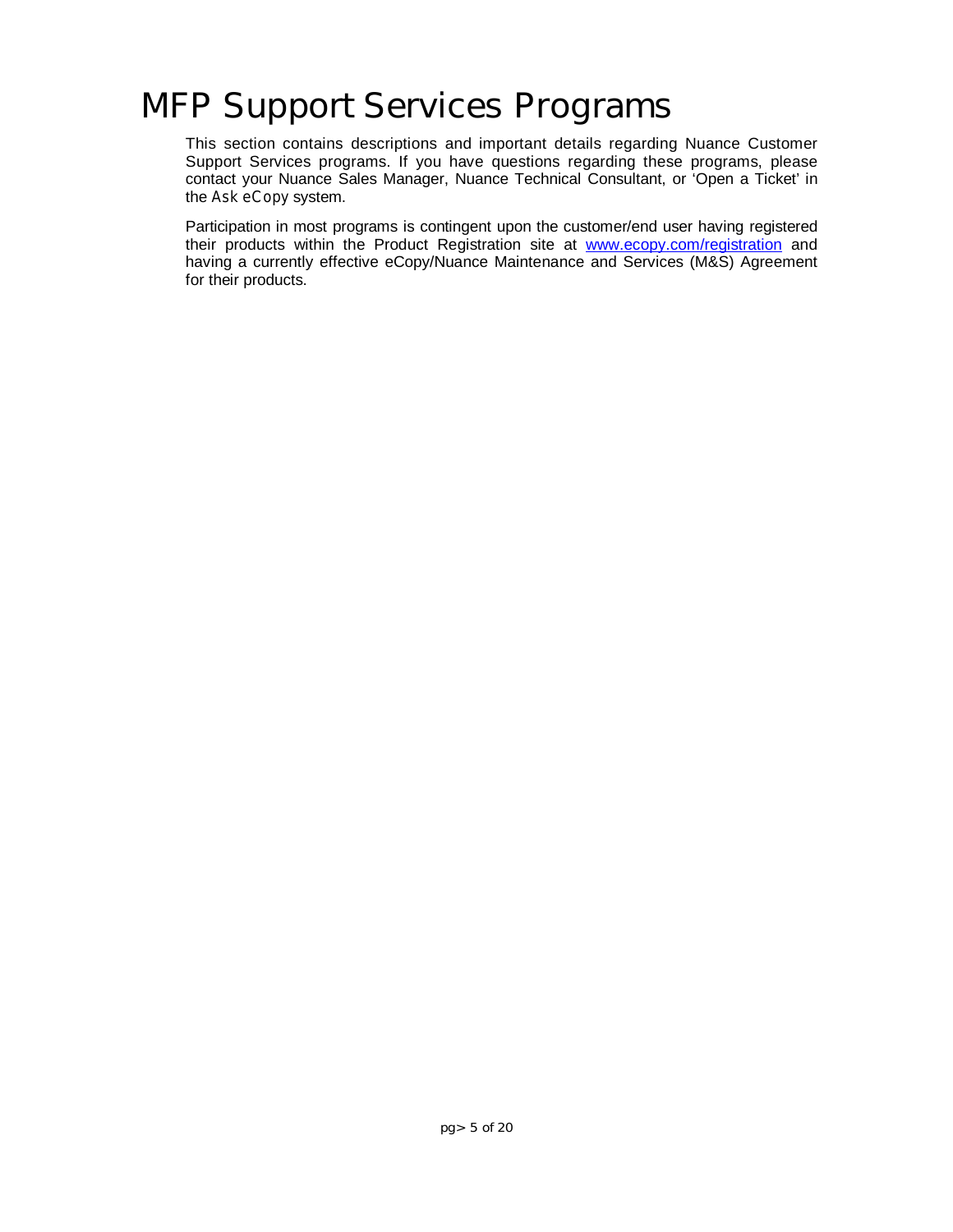### Standard Support

Standard Support is the foundation for all Nuance Customer Support Services programs and supplemental services.

Standard Support services are provided through authorized Dealers/Distributors for their customers/end users that have purchased and registered Maintenance and Support (M&S) Agreements and have properly registered their software. Agreements are available as part of the initial purchase of product with separately purchasable one year add-ons. This is designed to provide co-terminus support for multi-function device (MFD) lease periods.

With standard M&S agreements the customer/end user contacts their dealer/distributor for first level support. This includes questions on product installation and operation. If the dealer/distributor requires assistance, their technical resource will escalate an issue to Nuance Customer Support Services on the customer/end user's behalf. The web-based *Ask eCopy* system will be used by the dealer/distributor to track and escalate issues.

For customer/end users: Standard Support provides:

i. 24 x7 access to the *Ask eCopy* online knowledgebase [\(http://www.ecopy.com/Support\\_Ask\\_eCopy.asp\)](http://www.ecopy.com/Support_Ask_eCopy.asp)

For authorized dealers/distributors: Standard Support provides:

- i. 24 x 7 access to the *Ask eCopy* online knowledgebase (via login to the eCopy Solution Provider Network - eSPN [www.ecopy.com/espn\)](www.ecopy.com/espn))
- i. Ability to 'Open a Ticket'in the *Ask eCopy* system on behalf of customers covered under product warranty and/or a currently effective Maintenance and Support



eCopy Product Managers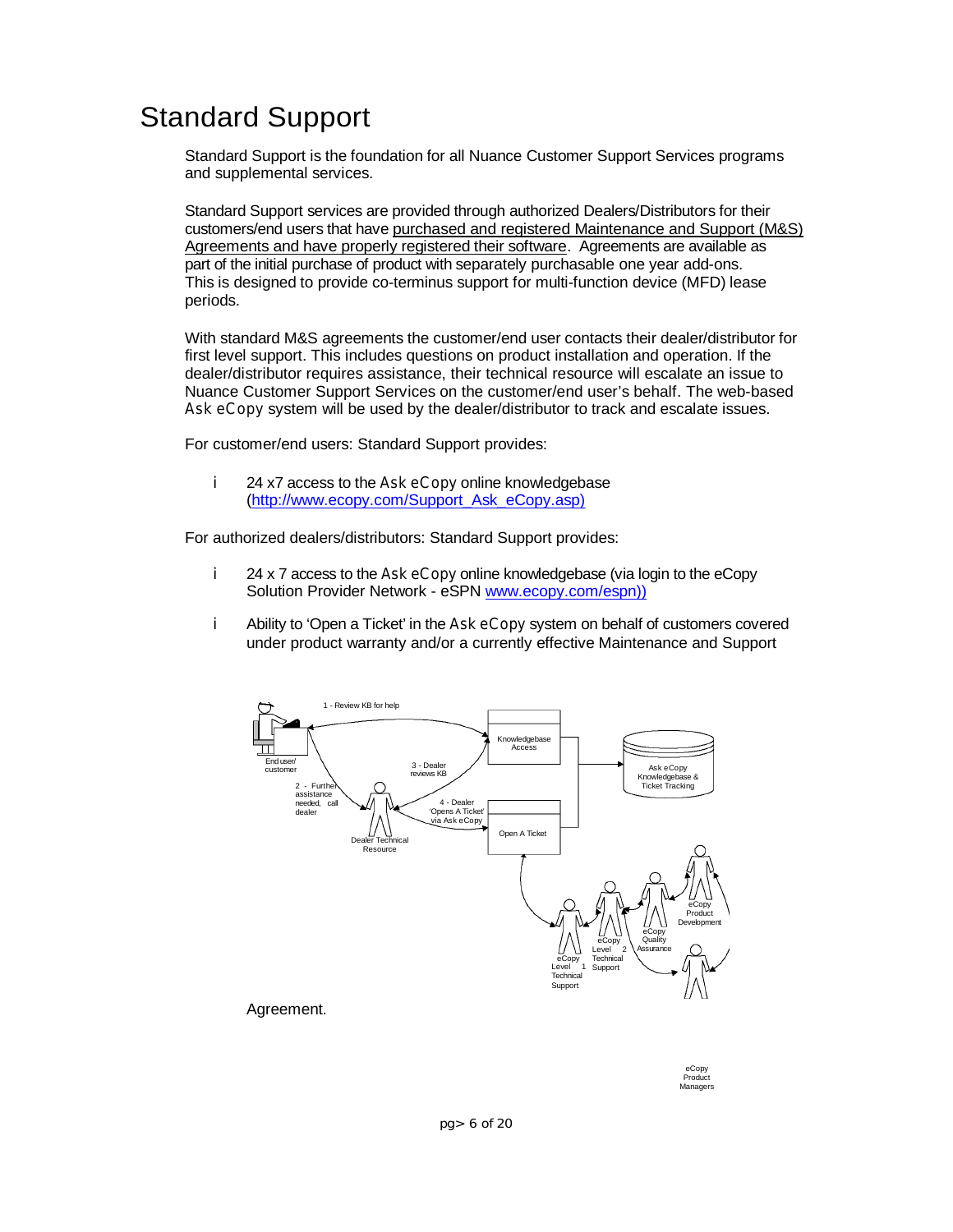Standard Support includes:

**Unlimited Access to Self-Service Resources;** available 24 hours a day, 365 days a year for registered and qualified *Ask eCopy* users. (See page 11)

- *i Ask eCopy* **Knowledgebase** containing Support Notes, Technical Alerts, White Papers, FAQ's, Product Documentation, Release Announcements
- **i Access to Nuance Ticket Tracking System** for dealer's/distributor's authorized contacts to create, search, update, and track status of support tickets
- **i Priority handling of critical situations** during normal business hours. *Ask eCopy* Tickets opened for P1 (System Down) situations [see definitions section] will receive priority attention.
- **i Access to Product Updates and Service Packs** through the *Ask eCopy* system.

#### **Please Note:**

Customers/end users must complete the process outlined in *Ask eCopy* **Answer ID #334**. This document is available without logging in to the system.

Dealers and Distributors must create their account on the eCopy Solution Provider Network, eSPN <www.ecopy.com/espn> to ensure proper access to brand specific documents.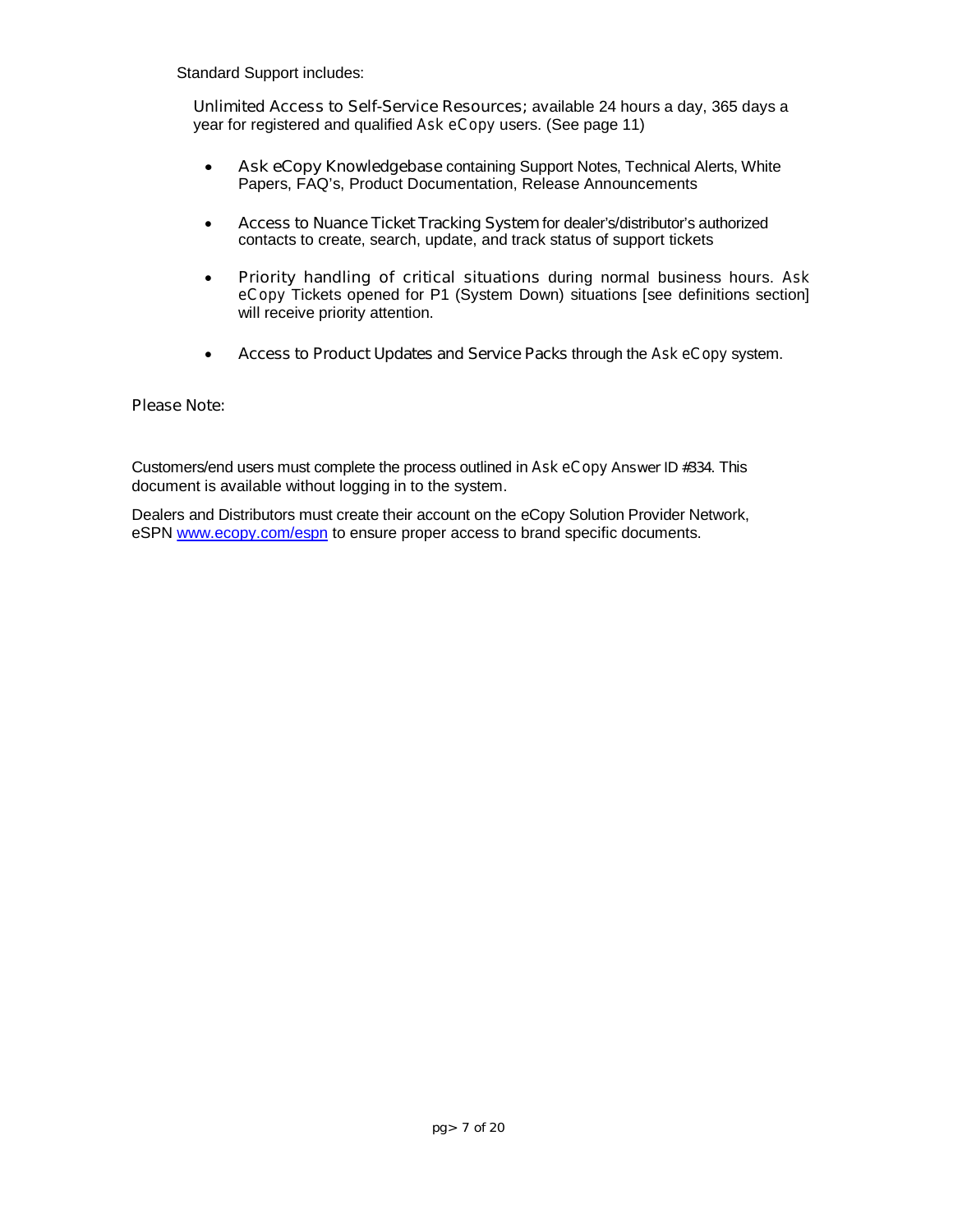# **Supplemental Services**

This section contains descriptions and important details regarding supplemental Nuance Support services. For further details:

- i. Customers should contact their Nuance (eCopy) authorized reseller.
- Dealers and distributors should work with the Nuance (eCopy) Sales Manager or i. Technical Consultant.

### Developer Support

Developer Support is a fee-based service that provides assistance to application developers utilizing the Nuance (eCopy) Software Developer Kit (SDK) to create custom document capture applications. Typically, Developer Support issues are limited to no more than 16 hours effort per incident and include topics such as:

- i. Assistance creating or debugging custom code or applications
- i. Information on the usage and best practices of Nuance (eCopy) development tools and methods
- i. Walk-through and clarification of documented components, tutorials, and examples
- i. Questions related to modifying out-of-the-box functionality
- i. Diagnosing suspected bugs in custom applications and development tools

To access the Developer Support program a purchase order or credit card must be on file for billing purposes.

#### **(To sign up for the program, go to** <www.ecopy.com> **and click on Partners > Software Alliance Programs.)**

Most work is delivered remotely on an hourly basis during eCopy's normal business hours. This program is not designed for ongoing day-to-day support of customized systems, e.g. staff augmentation. Longer term development assistance can be arranged via Nuance Consulting Services (contact your Nuance Sales Manager or Technical Consultant to arrange).

After signing up for the program, the process for accessing Developer Support:

- **1. Open an** *Ask eCopy* **Developer Support Ticket,** following instructions provided in your welcome package. Include your Developer Support account number in the ticket description. This account number is provided when you purchase Developer Support.
- 2. A Developer Support Consultant will contact the call originator within two business days to establish a project schedule and allocate resources.
- 3. Time is deducted from your account as effort is applied to resolving your Ticket.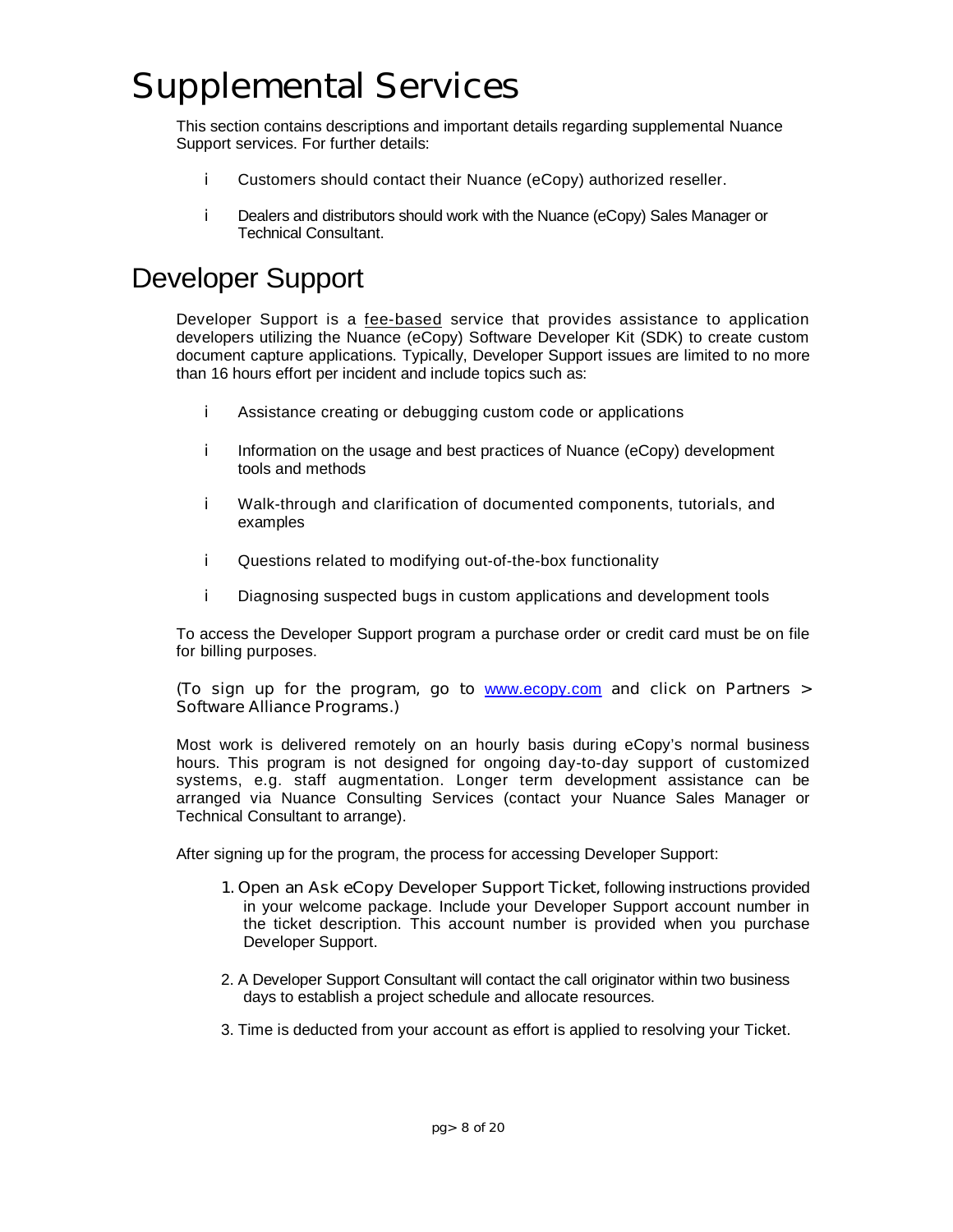### Migration Support

Migration support is designed for Customers who are upgrading from previous eCopy product versions or converting from other imaging products to eCopy.

**Infrastructure Planning** provides a review and planning process to ensure that customers have a thorough understanding of the infrastructure and product changes required in migrating to newer products:

- **1. System Profile / Data Collection** Nuance will assist in collecting a detailed profile of products, versions, platforms, operating systems, product key inventory, etc. in the current production environment.
- **2. Migration Impact Evaluation** is performed to assess the current system and the impact of migration by providing before and after functionality summaries and a recommended upgrade sequence.
- **3. Migration Review** for a point-by-point discussion to review migration issues. The plan will assist in setting essential milestones based on end-of-support dates and the interoperability of infrastructure elements such as the operating system and database.
- **4. Review Follow-up** to resolve any action items from the Migration Review.

#### **5. Post Migration review.**

To obtain a quote for migration support, customers should contact their dealer. Dealers should work with their Nuance Technical Consultant (TC) or Open a Ticket in *Ask eCopy*.

### After-Hours Support

After-Hours Support is ideal for Customers who have projects such as upgrades and rollouts scheduled to occur outside of normal business hours. This program provides a safety net by having Nuance Support personnel available for calls during specified hours.

To request a quote for After-Hours Support, the dealer should open an *Ask eCopy* Ticket. A minimum of two weeks advance notice is required to ensure availability of resources. Systems containing custom code/applications may also require Developer Support. In most instances, we require that you perform a successful pre-upgrade/migration test, provide a written plan, and have a verified backup and recovery procedure in place.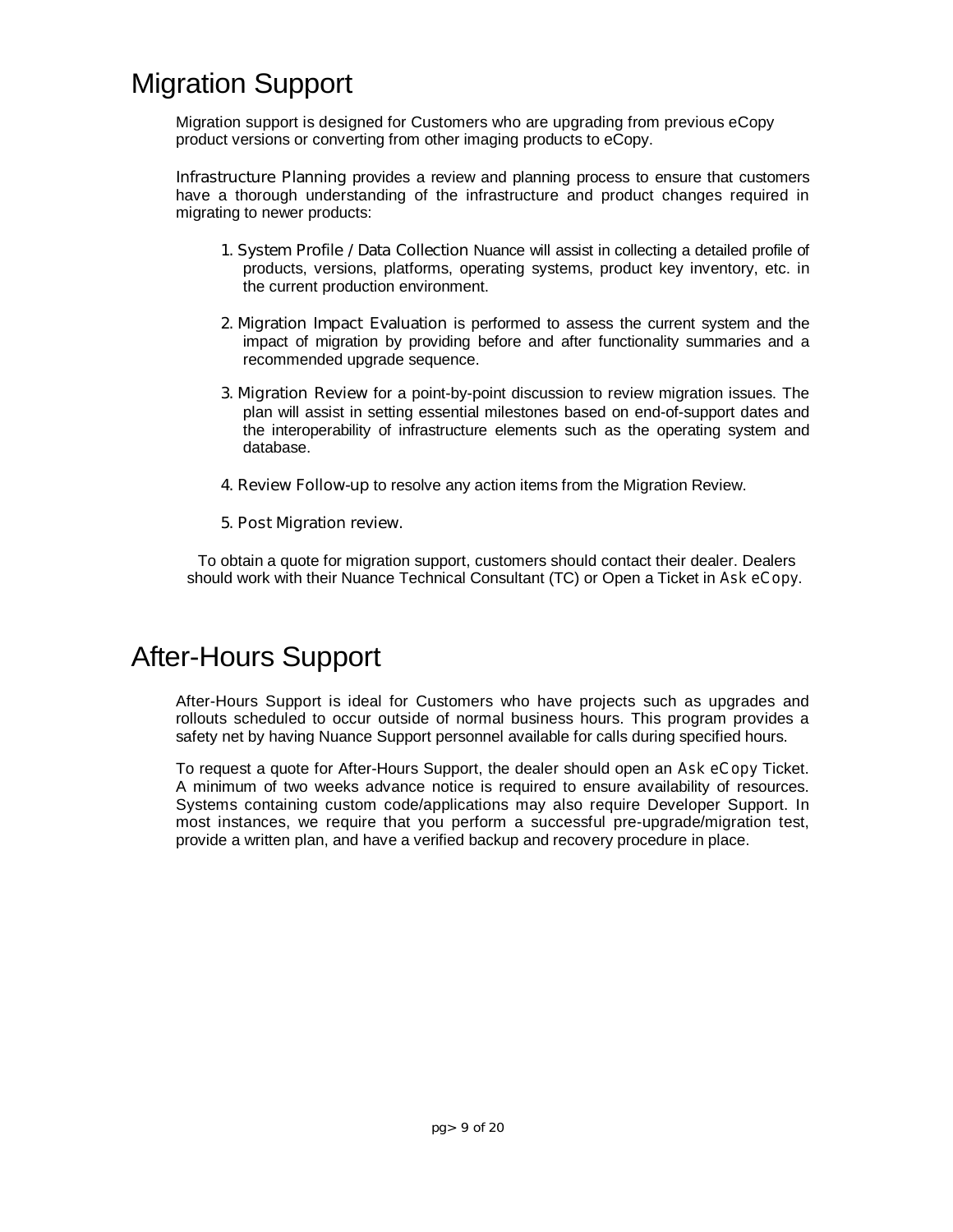### **Working with Nuance Support (MFP/Desktop imaging products)**

### Getting Started:

The following is a summary of the resources available, process to establish support accounts with Nuance, which are required before any Support activities can take place, and how to originate a Technical Support Ticket.

Prior to accessing the Nuance Customer Support Services organization, the dealer or customer must register their eCopy products at [www.ecopy.com/registration.](www.ecopy.com/registration) (For issues at initial installation, the ticket must include product key and/or Maintenance & Support Agreement numbers.) The dealers and/or distributors can assist in this Web driven registration process.

Please refer to the Product Activation and Registration Policy and Procedure document for full details.

### MFP Support Service Resources

There are various technical resources available to Customer/End Users, Dealers, and Distributors/Manufacturers. There are two basic categories of service: Assisted and self service.

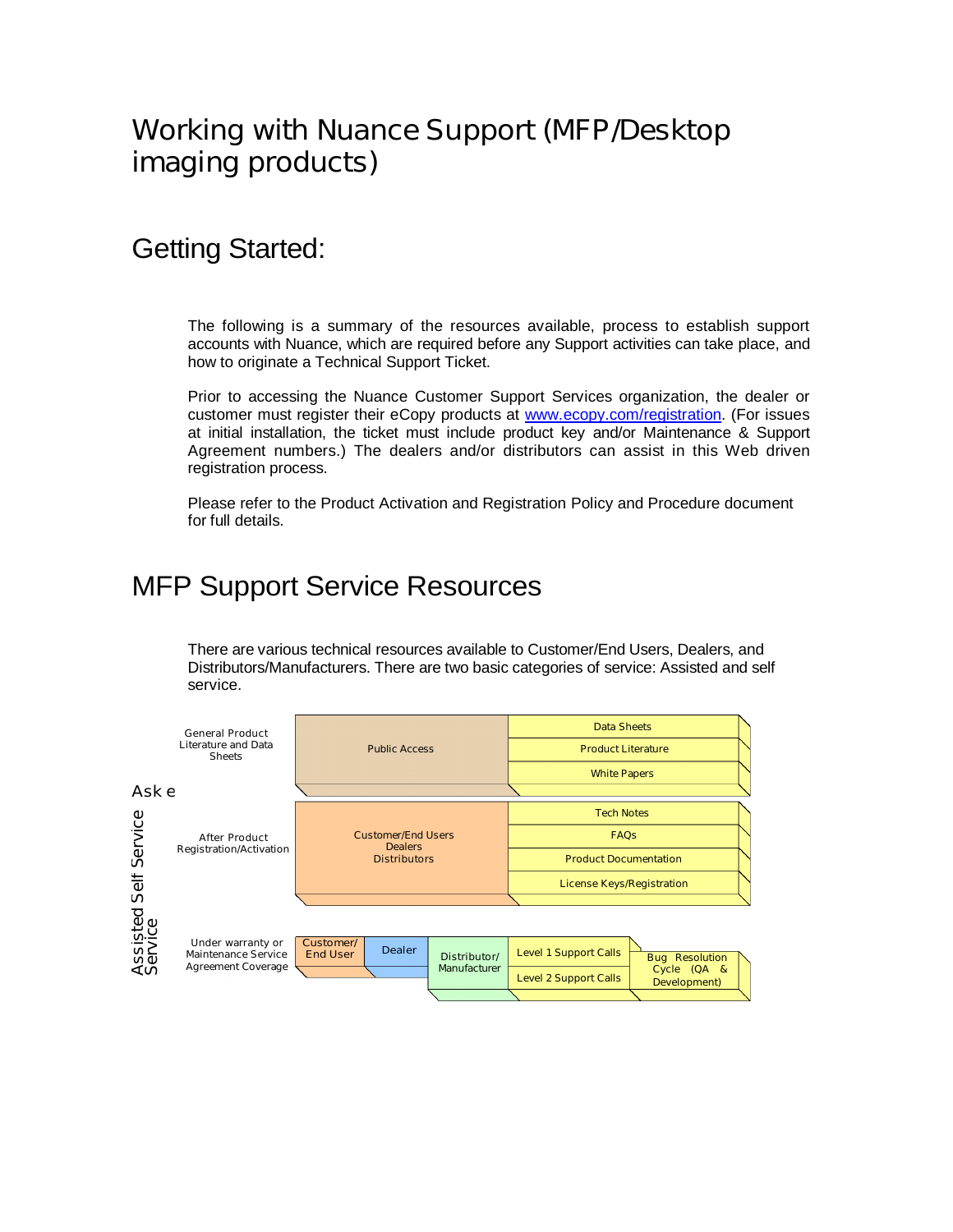### Self Service Resources

Prior to opening a support call with an authorized dealer/distributor, the customer/end user may want to check some of the *Ask eCopy* self-service resources. Often you can find an answer to a question in the online FAQ's.

Many of the self service offerings require a log in and password for access.

Dealers and Distributors have accounts automatically generated when they create their eSPN account.

Customers/End users should go to <www.askecopy.com> and search for Answer ID # 334, "How to set up *Ask eCopy* end user account", which details the process for establishing a user account.

Prior to establishing your login and password, you will need to register the product at [www.ecopy.com/registration.](www.ecopy.com/registration) One of the following items: Product Key, Maintenance & Support Agreement, or software serial number, is required to register a product. Instructions are available on the registration site.

The graphic on the previous page outlines the self service features available to all Customers and end users, 24 hours a day, 365 days a year at <http://www.askecopy.com>

We encourage you to become familiar with these resources by browsing the knowledgebase and reviewing on-line instructions to better understand how to make use of these features before problems and questions arise.

### Problem Resolution:

The fastest way to answer a question or resolve a problem is to access the knowledge base and find relevant product documentation, support notes, technical alerts, white papers, and problem resolution information. The content is word-in-text indexed to provide fast, accurate searching through the hundreds of available documents.

The self-service resources are available to all end user customers 24 hours a day, 365 days a year. Many questions and problems can be resolved through the self-service resources and we strongly encourage customers to make use of them and provide feedback so that we can expand and improve their value.

If the customer cannot resolve their question by using the knowledgebase, or if the problem is critical (such as a P1 system down), an authorized contact should contact the dealer and request the opening of an *Ask eCopy* Ticket.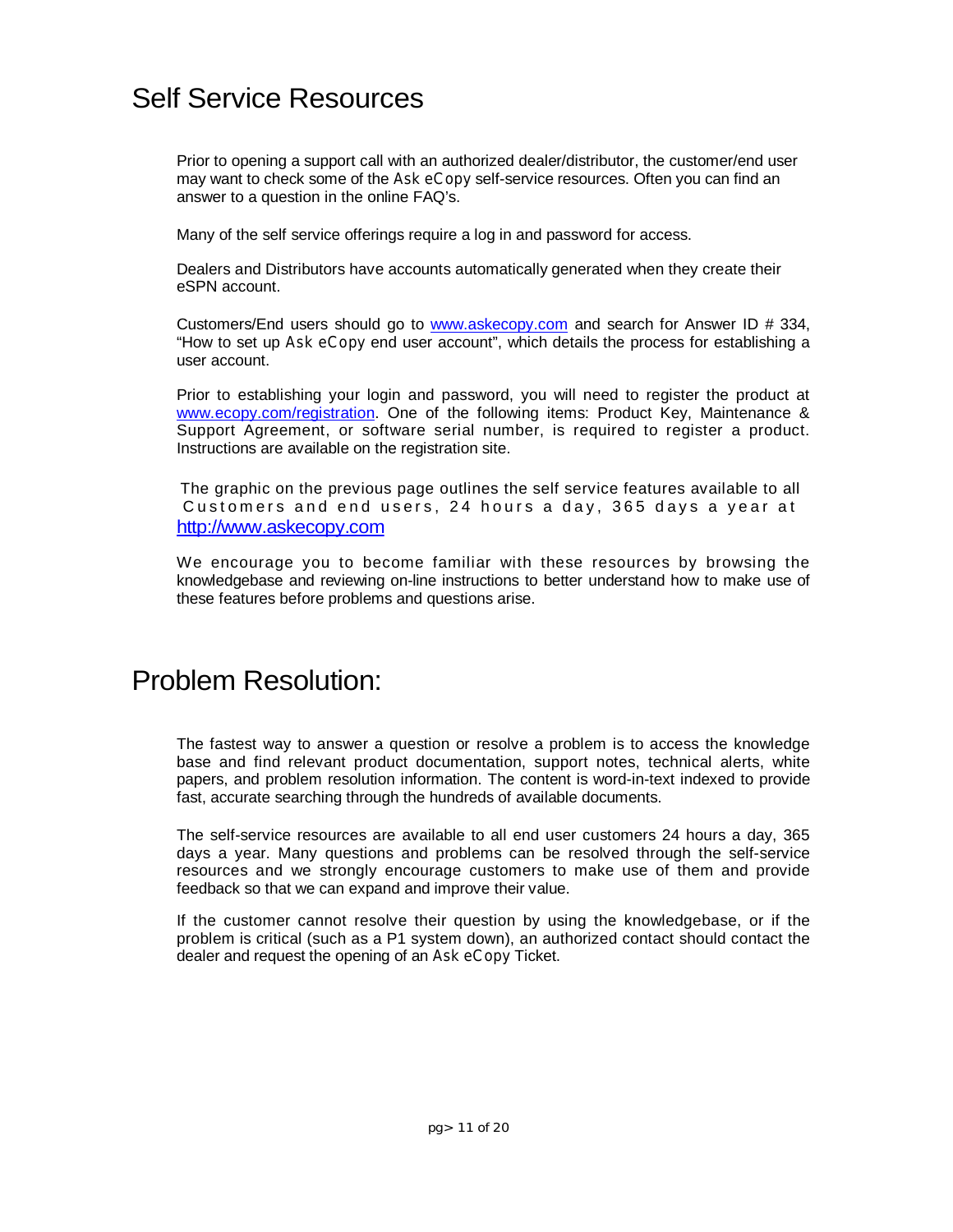### Assisted Service Resources

This category involves issues that require human interaction to solve product issues or questions. Typical issues might include: product installation, configuration and usage questions, or reporting of suspected bugs in the software.

These situations are handled by the dealer opening a Technical Support Ticket on behalf of the end user customer. The dealer network is supported by their Distributor / manufacturers, which then has access to Nuance Technical Support organization via the *Ask eCopy* system.

End user customer product support issues requiring escalation to Nuance must be in reference to product currently covered by a Maintenance & Support Agreement and are registered with Nuance (eCopy).

#### **Critical Situations**

In situations where a dealer field technician does not have access to the internet while working at a customer site, he/she may call the Nuance Enterprise Support line and request that a ticket be opened under their account. In these situations:

- Nuance will open a ticket on the field technician's behalf i.
- i. The field technician should be able to clearly define the situation and detail steps that need to be taken to recreate the issue
- i. The ticket will be opened under an agreed to Priority status and then put in the ticket queue to be addressed.

**IMPORTANT** - in P1 onsite (critical production system down) situations every effort will be made to find an available Nuance Technical Support Engineer or Account Development Specialist to immediately address the issue. However, due to call/ticket volumes, current staffing levels, etc. it may not be possible to pass a call directly to an appropriate resource. In these situations the *Ask eCopy* ticket queuing system will ensure that the ticket is dealt with based on its priority and time of receipt. An appropriate resource will call back as soon as possible.

#### **Maintenance & Support Agreement Start dates**

Maintenance & Support Agreement start dates are the earlier of product activation or 120 after shipment from eCopy's manufacturing site.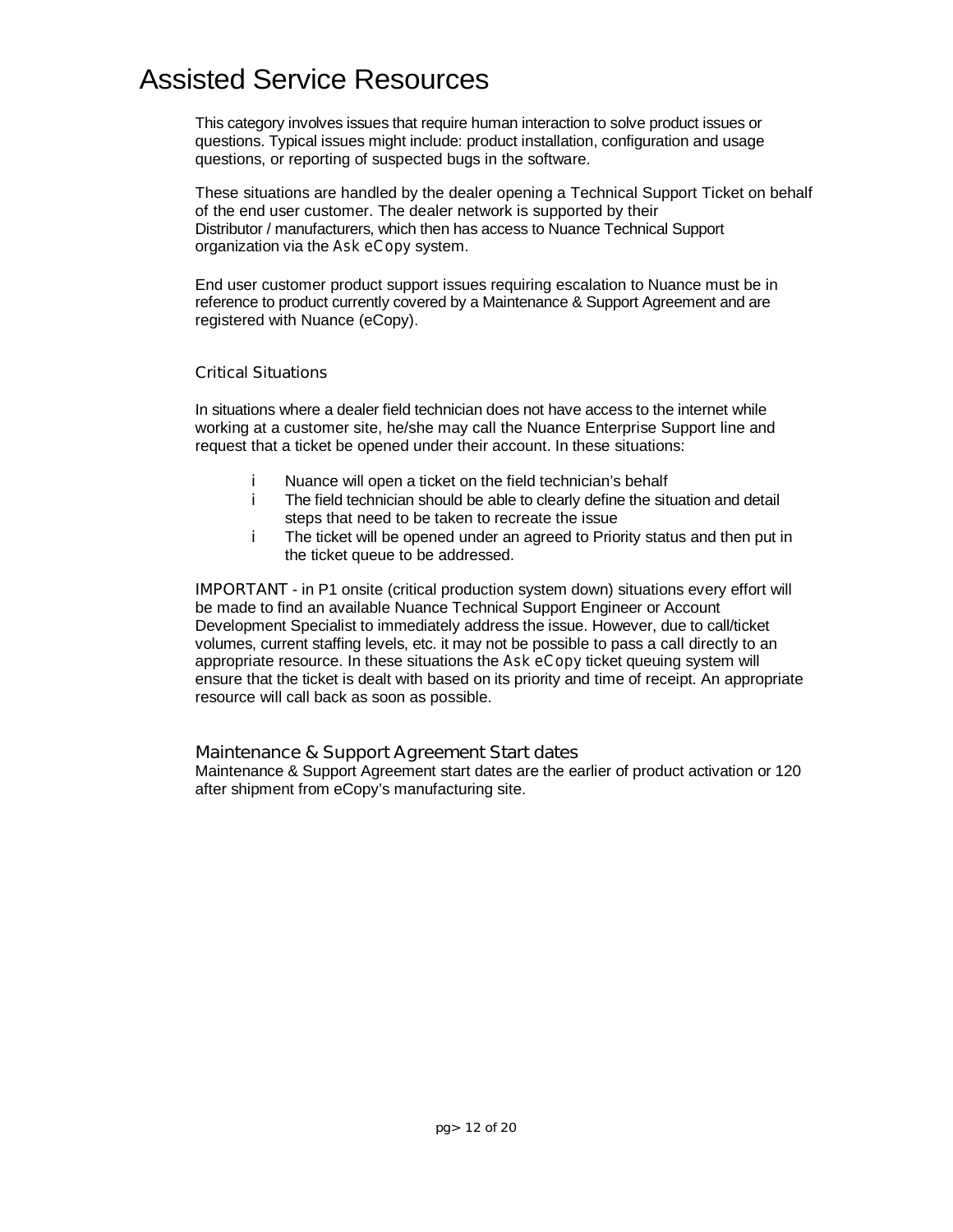### Opening an *Ask eCopy* Ticket

Ť

*Ask eCopy* has several interfaces tuned to the major support categories.

Most frequently access documents

Based on user feedback and system usage analysis, the eCopy Support page user interface has been split into five separate sections. Each section will provide direct, one click access to the:



Dealers and Distributors should always access *Ask eCopy* by accessing <www.askecopy.com> and use their eSPN credentials.

End Customers can access the system via <www.askecopy.com> and use their end-user account.

In both cases, specific access to content is driven by the user's profile.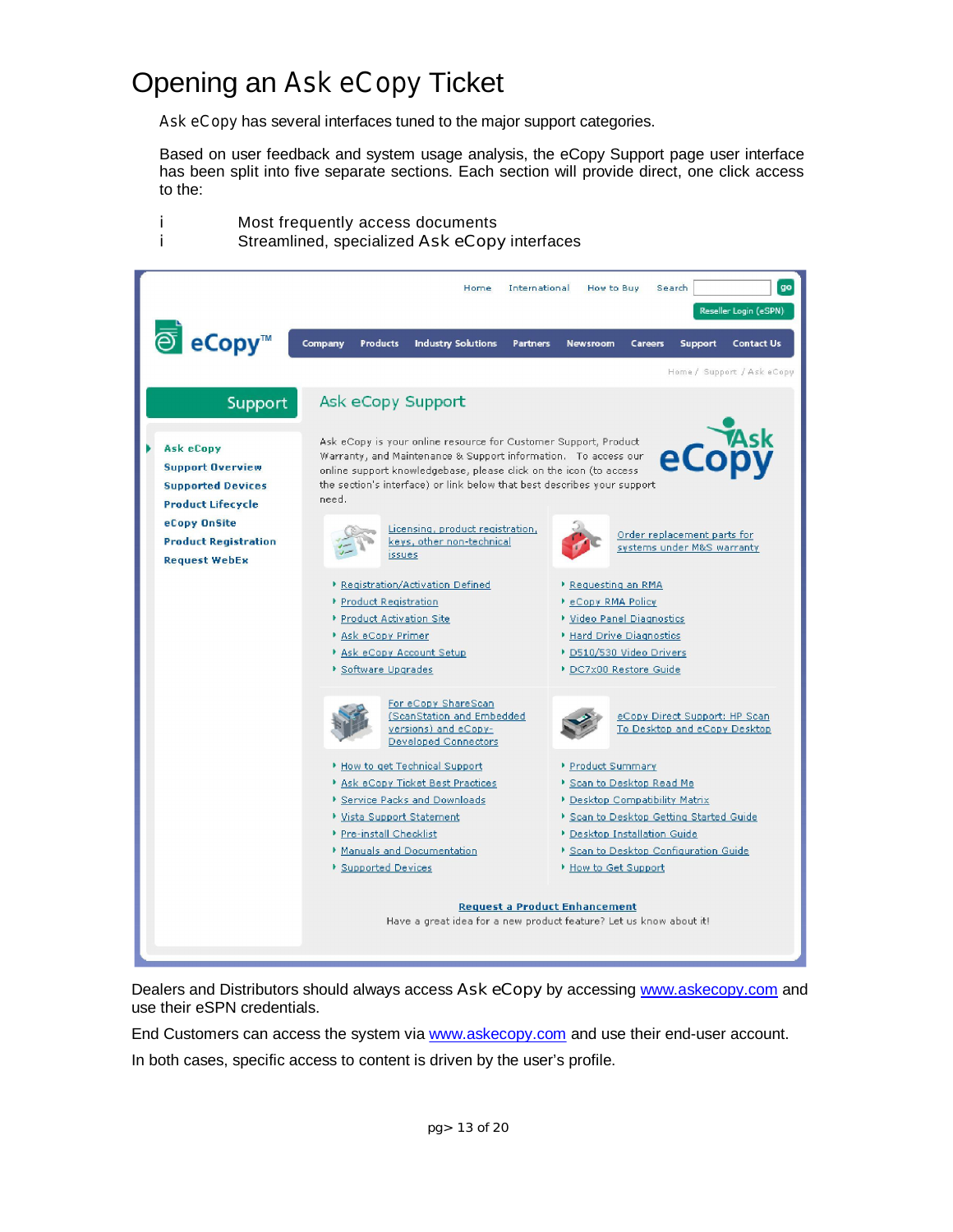Each of the *Ask eCopy* interfaces is listed below with its main focus:

| <b>Section</b><br>icon | <b>Section</b><br><b>Description</b>                                  |                                                                                                                                 |  |
|------------------------|-----------------------------------------------------------------------|---------------------------------------------------------------------------------------------------------------------------------|--|
|                        | <b>Customer Support</b>                                               | Product Licensing, Registration, Activation, and other<br>non-technical issues                                                  |  |
|                        | <b>Technical Support for</b><br>ShareScan products                    | How to guides, problem resolution guidance,<br>configuration checklists, etc. for all eCopy ShareScan <sup>®</sup><br>platforms |  |
|                        | <b>Technical Support for</b><br>eCopy PaperWorks<br>and eCopy Desktop | How to guides, problem resolution guidance,<br>configuration checklists, etc. for eCopy PaperWorks"<br>and Desktop" software    |  |
|                        | <b>RMA Processing</b>                                                 | To request replacement parts for failed hardware<br>components covered under an eCopy warranty<br>program                       |  |
|                        | Enhancement<br><b>Requests</b>                                        | To provide product feedback and requests for<br>functionality in future products                                                |  |

Each will have:

- İ i.
	- Links to the most frequently used documents of the section (eliminates searching) One click access to the full user interface

The knowledgebase articles in each interface are a focused subset for the issues at hand. For example, when visiting the Customer Support interface, users will only see documents focused on Product Licensing, Registration, Activation, and other non-technical issues.

When opening tickets, a function specific user interface will be presented. For example, the RMA interface will collect all information needed to process an RMA, while the Technical Support interface will collect information to qualify Software related issues.

For a more complete explanation of the Customer Support Services sponsored interfaces and their components, please see *Ask eCopy* answer ID #295 –the *Ask eCopy Primer.*

There is also an Enhancement Request interface to streamline submission of requests for product enhancements. Though accessed via the Support page, responses to these requests are managed by the Nuance Product Management team.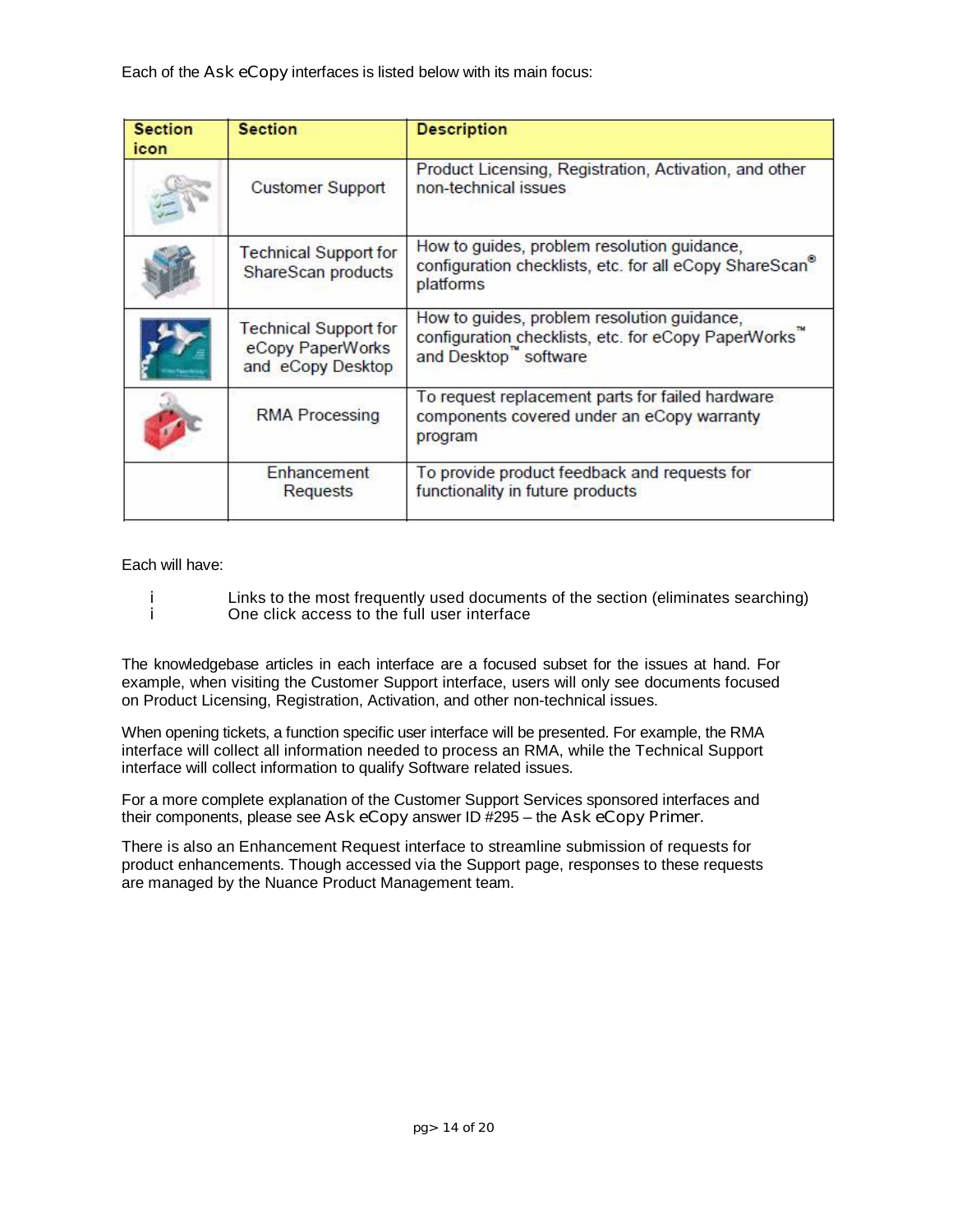### Escalated Tickets

If a Ticket is escalated to Nuance via your Dealer/Distributor, a Nuance Technical Support Engineer or Account Development Specialist will be assigned to 'own'a Ticket and work with the dealer to understand, recreate, and/or resolve the problem.

In some instances, it may be beneficial to the Nuance engineer to obtain access to your eCopy system via remote access (i.e. WebEx). Remote access may also be required in some circumstances to ensure prompt diagnosis and resolution of highly complex problems. You can be assured that Nuance recognizes the confidential nature of your systems and data and that remote access is always under your supervision, short term, and for the express purpose of resolving the issue at hand.

### Support Ticket Escalation

If you are not satisfied with the progress of your Ticket, please escalate your concerns to a member of our management team.

- **Contact the Nuance Enterprise Support line** at Nuance Corporate, in Burlington, i. MA, USA
- i. Business phone hours **9:00AM and 6:00PM Eastern US**, (M-F excluding holidays)
- Phone number **+1.603.324.8400 and listen to the available options**one of the i. Nuance staff members will take your call.

Please explain your concern and ask to be transferred to one of the Nuance management team members. If someone is not immediately available, you should receive a call within an hour.

### Hours of Operation/Local Language Support

Local language support (English only) is provided by the Nuance Enterprise Support center located at the corporate offices in Burlington, Massachusetts.

- **Online Ticketing Support is available from 8:00am –8:00pm ET Mon-Fri excluding holidays.**
- **Phone assistance is available from 9:00am to 6:00pm ET Mon-Fri excluding holidays. A Ticket must be submitted first, in the event you are unable to open a Ticket, and we will assist you over the phone in doing so.**
- **P1 Ticket (Onsite Only) call backs are available from 8:00am-9:00am ET and 6:00pm-8:00pm ET that are submitted in the system. Note that Nuance reserves the right to change the priority of any ticket.**

Additional language capability is provided through designated Nuance Distributors and Technical Support Partners and Channel Technical Support centers where Level 2 support is handled prior to Nuance Technical Support involvement. These Partners provide local language support in regions where Nuance does not have a localized presence.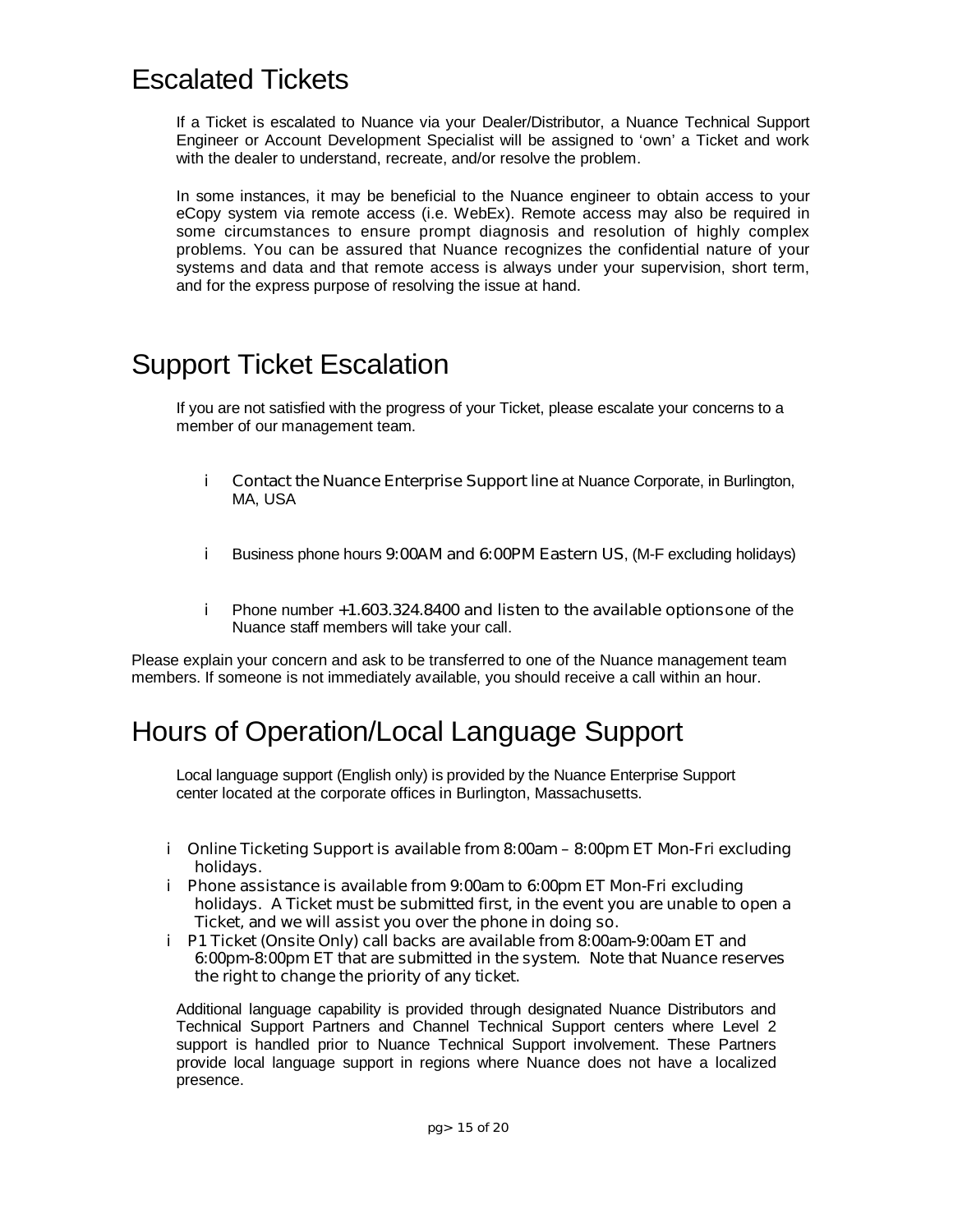### **Important Policies**

This section contains important policies regarding the delivery of Nuance support programs and supplemental services.

#### **Ticket Priority Levels and Performance Goals**

Various factors influence Nuance's ability to resolve problems. Some of these factors are outside of our control. The following response and resolution goals are intended to provide a framework for setting mutual expectations rather than to serve as a Guarantee.

The response times are in relation to the time an *Ask eCopy* ticket is first received at the Nuance Enterprise Support Center. All times are based on our advertised business hours.

| <b>Priority</b>           | <b>Definition</b>                                                                                                                                                                       | <b>Initial</b><br><b>Response</b><br>Goal | <b>Resolution</b><br>Goal |
|---------------------------|-----------------------------------------------------------------------------------------------------------------------------------------------------------------------------------------|-------------------------------------------|---------------------------|
| $P1 -$<br><b>Critical</b> | An established production system is inoperative; business<br>operations are critically impacted; no work can be done.<br>(Does NOT include NFR or Evaluation systems)                   | 2 business<br>hours                       | 1 business<br>day         |
| $P2 - High$               | A production system is significantly impacted; a<br>development system is inoperative; work can be done but<br>is severely limited.<br>A new system installation is experiencing issues | 4 business<br>hours                       | 3 business<br>days        |
| $P3 -$<br><b>Standard</b> | An 'ordinary' problem or question. Work can be done, but<br>non-critical features may not function.                                                                                     | 8 business<br>hours                       | 10 business<br>days       |
| $P4 - Low$                | A low-urgency problem or question; minimal system<br>impact; enhancement requests                                                                                                       | 24 business<br>hours                      | 20 business<br>days       |

#### **Mutual Resolution Commitment for P1 Tickets**

If a Customer/End User encounters a serious problem resulting in the opening of a P1 ticket, Nuance's objective is to help that Customer get their system(s) back to an operational state, to the fullest extent possible, as quickly as possible to minimize disruption of business critical processes.

Nuance will apply all appropriate resources to meet this objective. It is presumed that the Dealer and Customer are also willing and able to apply the necessary resources towards this objective. If a Dealer or Customer is not able or willing to apply appropriate resources (human and/or technical) to resolving P1 onsite issues, the Ticket priority may be downgraded at Nuance management's discretion.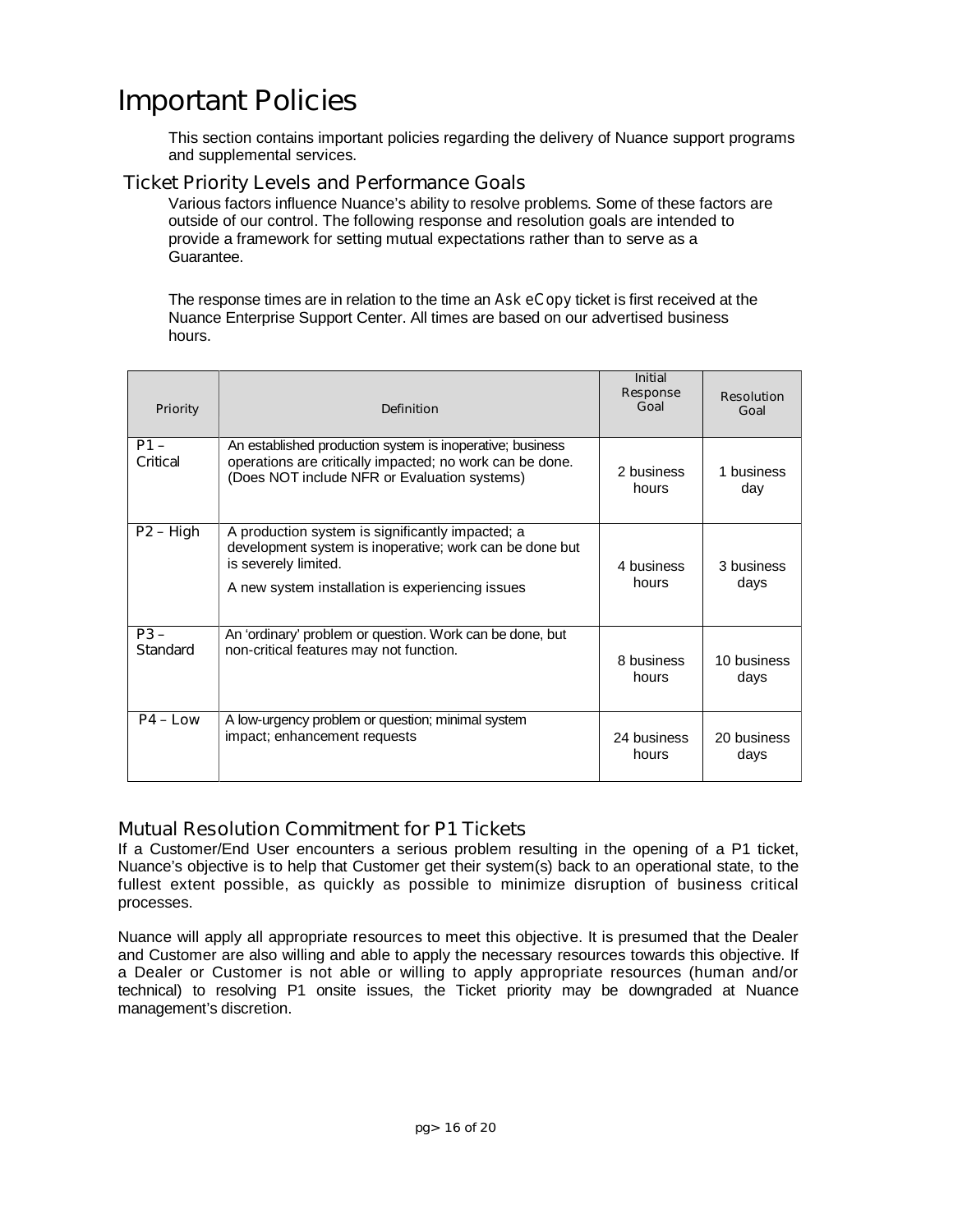### Criteria for Closing Tickets

Tickets remain open until one of the following events occurs:

- Nuance provides Dealer/Distributor with a solution that the Customer/End User confirms resolves the problem.
- i In situations where Nuance has provided an answer/fix to the Dealer/Distributor and not received feedback that further work is requested/required within five (5) business days. (*Ask eCopy* system will send an automatic e-mail notification.)
- An Authorized Contact requests that Nuance to close a Ticket: verbally, via ticket conversation thread, or selection of the ticket closing checkbox in the *Ask eCopy* – My Stuff – Ticket update interface.

*Ask eCopy* Tickets may be in a suspended state when the following events occur:

- i If a bug is identified and escalated internally at Nuance for Engineering attention:
	- Technical Support will manage the ticket through the escalation process until a Hot Fix, Service Pack, or New Product release containing a resolution is available. A note will be placed in the ticket providing the status and when to expect a further update or delivery of the fix.
	- When a solution is available, Nuance will update the ticket and notify the Customer/End User via the Dealer/Distributor network.
	- i If Nuance is not notified of solution's status within five (5) business days of delivery to Dealer, it will be assumed that the ticket is closed.
	- i. If a configuration is determined to be unsupported. This may occur if the MFP configured is not on the Supported Device list published on eCopy website [\(http://www.ecopy.com/Support\\_Supported\\_Devices.asp](http://www.ecopy.com/Support_Supported_Devices.asp)) and/or the MFP firmware level is unsupported and/or components or the customer infrastructure are unsupported (e.g. application severs).

If any ticket is closed prematurely, it can be easily reopened by calling your dealer /distributor, and they will contact their traditional means of support.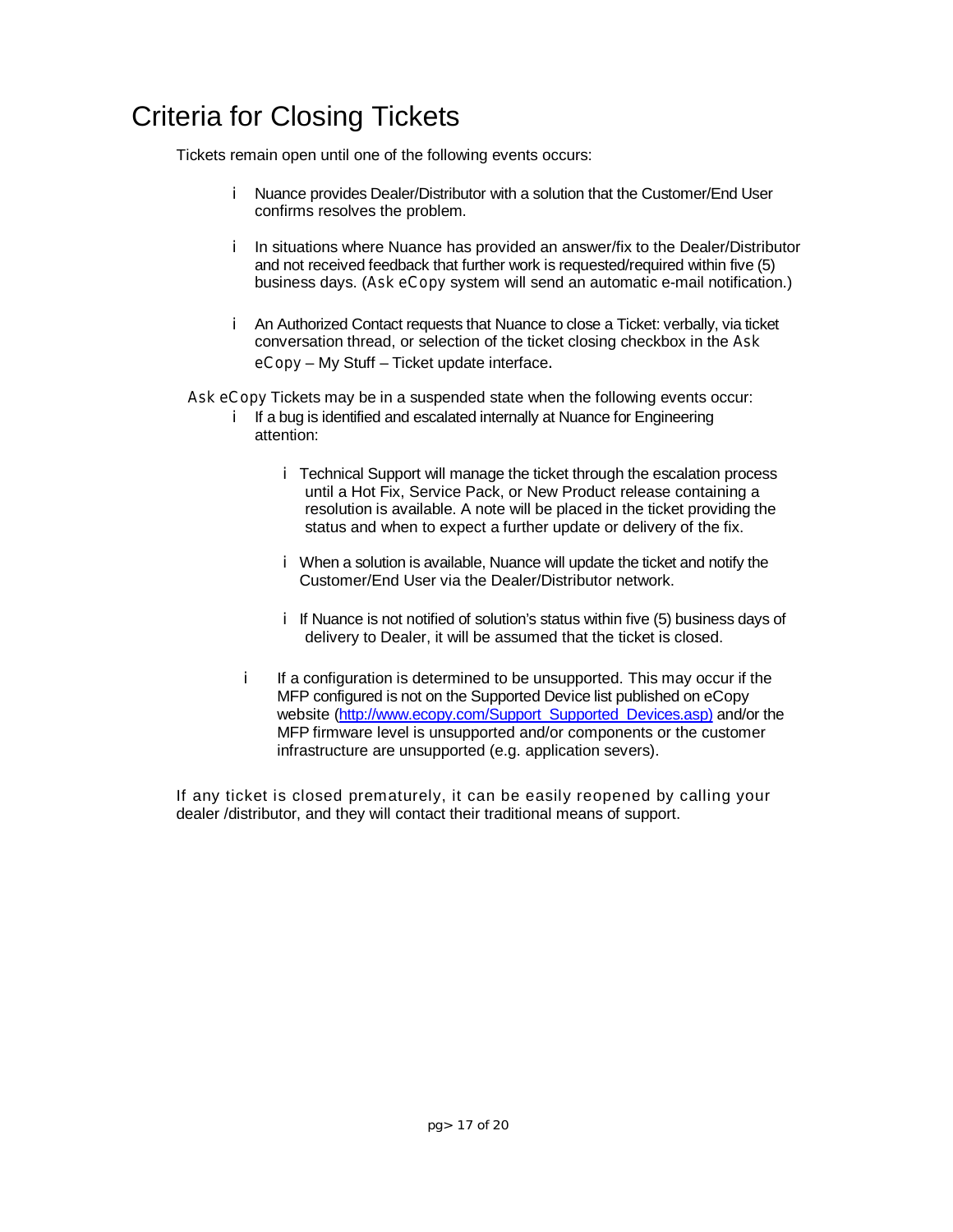### Product Release Types and Duration of Support

#### Maintenance / Service Releases

Maintenance / Service Releases, or point releases, are upgraded versions of the software that address defects or deficiencies in the software, adapt the software to support different platforms, and may provide minor functionality enhancements to improve the software's usability. Maintenance / Service Releases are designated by the number to the right of the decimal point in the version number (e.g., eCopy ShareScan® v4.3 to v4.35 or eCopy PaperWorks 2009 to 2009.1 SR1).

Maintenance / Service Releases have been fully tested by QA and are released for all supported platforms and languages. An Installer is included with the software to guide users through the process of installing the Maintenance / Service Release.

#### Service Packs

If critical updates to address known problems are necessary before the next scheduled Maintenance Release, a Service Pack will be created. Service Packs are cumulative and contain all of the fixes in previous Service Packs. A Service Pack 3, for example, would include all of the updates and fixes that were in Service Packs 1 and 2. Service Packs are cumulative so you do not need to install a previous Service Pack before you install the latest version.

Service Packs have been fully tested by QA and are released for all supported platforms. An installer is also included with the software to walk users through the process of installing the Service Pack.

#### Hot fixes

Hot fixes are situation specific updates that may be applicable to a single site. Hot fixes typically do not have an Installer and contain only the new .DLLs necessary to repair the issue. Since a hot fix contains a fix for a specific issue, it does not go through the normal QA process or full regression testing. Limited testing is done in a controlled lab that mimics the customer environment as much as possible. No other supported platforms are tested. Using a hot fix provided for another situation may cause unpredictable results.

As such, hot fixes are not available for public download and are only distributed on a case by case basis directly from Nuance Technical Support or through your traditional first level support organization.

Remember, hot fixes will be the exception, not the rule. A fully qualified business case must justify in writing and presented via a Support ticket in order to be considered.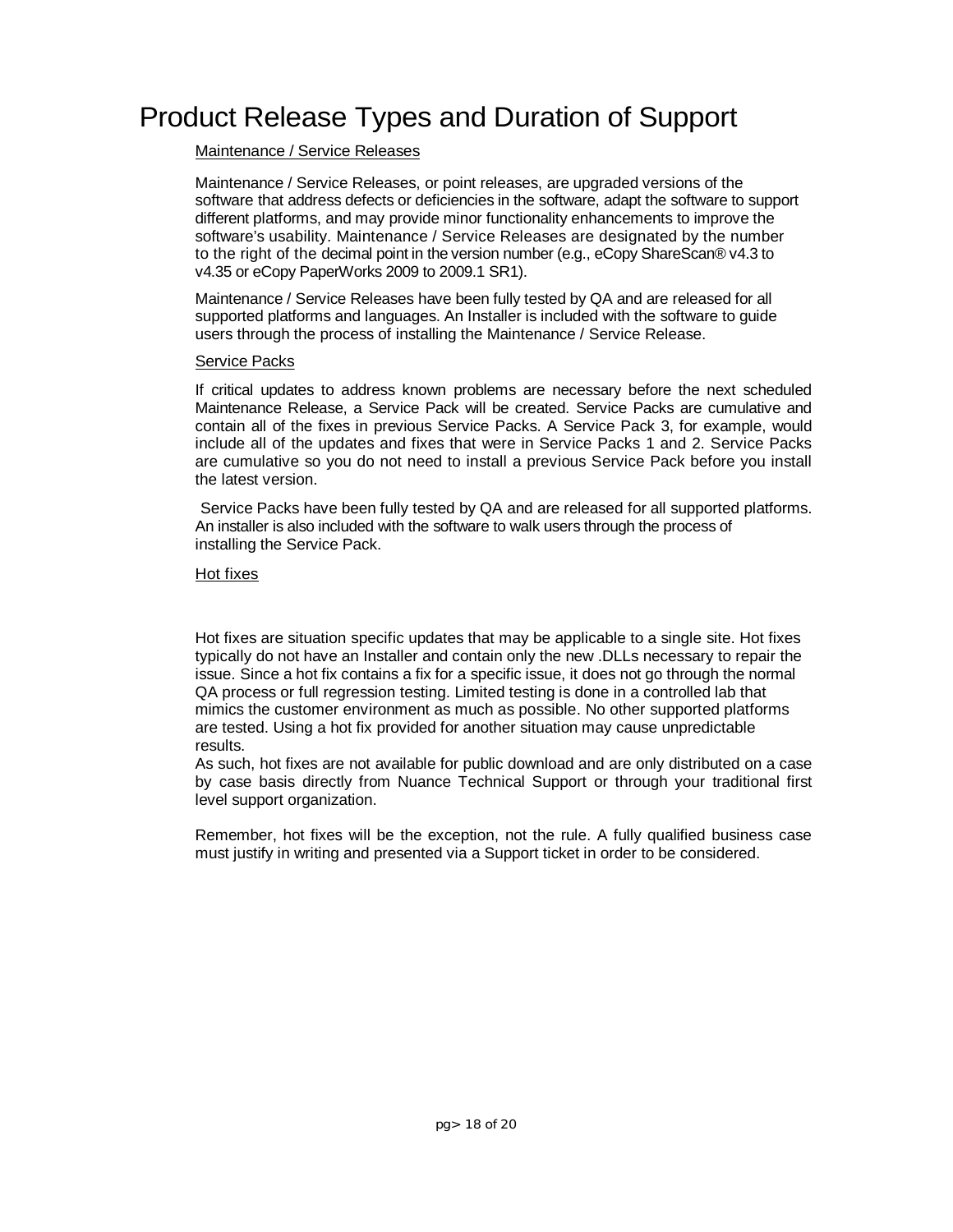**Distribution** of maintenance releases, service packs, and *hot fixes* are available only to users of registered eCopy software currently covered under a Maintenance & Support Agreement or standard product warranty coverage. Software can be registered at <www.ecopy.com/registration>.

Distribution of these packages is handled through different mechanisms.

- i. Maintenance/Service releases – downloads from the eCopy Upgrade section of the Registration site [\(www.ecopy.com/registration](www.ecopy.com/registration))
- i. Service Packs – downloads from the Ask *eCopy* knowledgebase for registered *Ask eCopy* users.
- i. Hot Fixes – provided directly by Nuance Technical Support, to remedy specific situations, with links made available through *Ask eCopy* Ticket responses.

**Nuance Product Management will decide how a remedy will be distributed**. When an *Ask eCopy* ticket is escalated and a resolution is defined, the associated *Ask eCopy* Ticket will be assigned a specific status which will be communicated to the Ticket Holder.

**The** *Ask eCopy* **Ticket status** will be set to reflect the release timing based on the Product Manager's decision. For example,

- *i Pending Next Service Pack* (fix is scheduled to be in next Service Pack)
- *Pending* Next *Release* (scheduled for next Maintenance [point] release)
- *i Pending Future Release* (scheduled to be reviewed for inclusion in an undetermined, future release)
- *i No Plans to Fix (the functionality desired by the customer is not in line with the general direction of the product)*

Issues to be handled via a Hot Fix will be assigned a *Pending QA* or *Open* status. A note will be placed in the ticket that a Hot Fix is being developed and a target delivery date may be provided. Not all Hot Fixes will be designated for inclusion in the general software application.

**Schedules for Maintenance / Service releases and Service Packs** are maintained by Nuance Product Management. Both are general releases that are for use in all product environments. They are put through a full QA test cycle and prepared for distribution by Release Engineering. The time between designation of availability and product release may be several weeks to months.